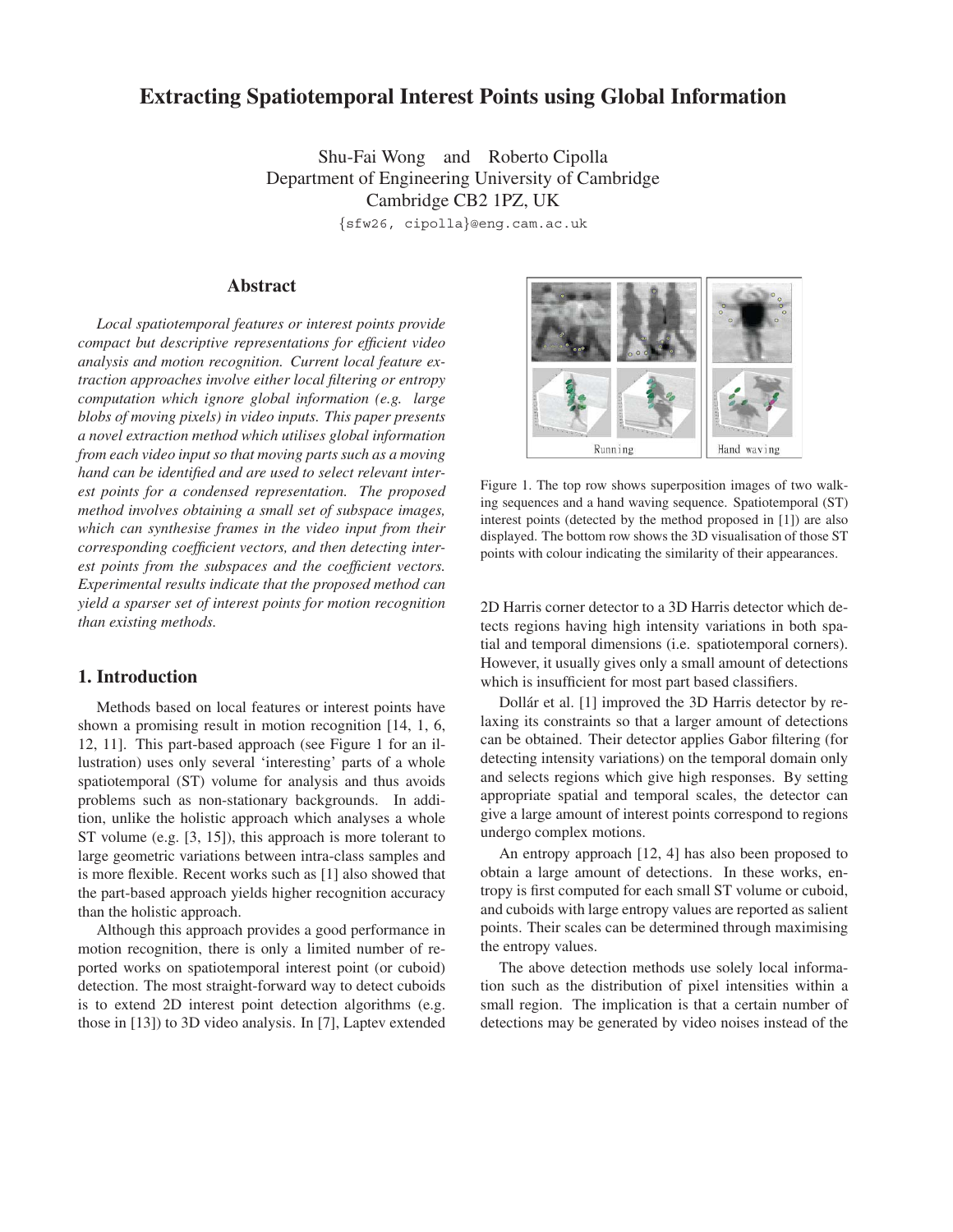motion being analysed. An interest point selection scheme is required if there is a need to have a compact representation of the original ST volume.

Discriminative interest points can be selected using boosting [6, 16]. Given a large number of training samples, boosting can select the most discriminative and representative interest points from a set of randomly generated cuboids. However, boosting usually requires a huge amount of training samples, making it less applicable to small motion datasets.

In this paper, we present a novel method which uses global information for detecting and selecting interest points from a single video. It extracts structural information (e.g. the location of moving parts) from the video input and detects cuboids in regions having a larger probability of containing the relevant motion.

This paper has 3 main contributions: we propose a novel method which utilises global information for detecting interest points in videos. In addition, we evaluated the performance of several state-of-the-art detectors in motion recognition tasks. Finally, we show that our method gives the most compact representation for the motion recognition tasks.

## **2. Approach**

#### **2.1. Latent structure**

#### **2.1.1 Dynamic Textures**

Inspired by the work on extraction of dynamic textures [2] where a video sample can be broken down into a latent representation and a dynamic generation model, we can use a similar approach for extracting global information from a video input. In [2], given a sequence of images  $y(t)_{t=1,\tau}$ , the dynamic texture associated with the sequence can be formulated as:

$$
x(t+1) = Ax(t) + Bv(t),
$$
 (1)

$$
y(t) = \phi(x(t)) + w(t). \tag{2}
$$

In the equations,  $x(t)$  is a latent representation of an input image  $y(t)$  and  $\phi$  defines the transformation from the latent representation to the image representation. The dynamic expressed in the images is represented by A which describes the transition of the corresponding latent representations. To achieve a compact representation of a video input,  $\phi$  can be approximated as a linear transformation which converts  $x$  in a lower dimension space to  $y$  in a higher dimension space. Thus, the original sequence  $y(t)_{t=1..\tau}$  can now be compressed into a set of subspaces  $\phi$  and a set of coefficients  $x(t)_{t=1,\tau}$ . If the motion involved is periodic, the original sequence can be compressed further as an initial

state coefficient  $x(0)$ , a set of subspaces  $\phi$ , and transition matrices A and B.

Through the above dynamic texture analysis, a set of compact representations, which can synthesise a denoised version of the original video, is obtained. Even if the motion involved is not periodic, it is still possible to represent the sequence by a set of subspaces  $\phi$  and a set of coefficients  $x(t)_{t=1..\tau}$ . In this paper, we will focus on this set of representations which give the global information for interest point detection.

In [2], the latent representation is obtained by singular value decomposition (SVD) where the data matrix  $Y$  with each image represented as a column vector is decomposed to  $U\Sigma V^T$ . The set of subspaces C is then obtained as U and the set of coefficients X is then obtained as  $\Sigma V^T$ . This representation, however, does not have much intuitive meaning in identifying interest points.

#### **2.1.2 Non-negative matrix factorisation**

Instead of using SVD, we propose to use non-negative matrix factorisation (NNMF) [8] to obtain the subspace representation. Similar to SVD, the objective function involves minimising the difference between the original data matrix and the approximated matrix:  $||Y - CX||^2$ , where Y is the data matrix. C is the subspaces and X is the coefficient madata matrix,  $C$  is the subspaces and  $X$  is the coefficient matrix. NNMF adds a non-negativity constraint to this objective function such that all entries in  $C$  and  $X$  are positive. The decomposition can be done using an iterative algorithm involving multiplicative update rules [9] in each iteration, itr:

$$
C_{ia}^{itr+1} = C_{ia}^{itr} \frac{(Y(X^{itr})^T)_{ia}}{(C^{itr}X^{itr}(X^{itr})^T)_{ia}}, \forall i, a,
$$
 (3)

$$
X_{bj}^{itr+1} = X_{bj}^{itr} \frac{((C^{itr+1})^T Y)_{bj}}{((C^{itr+1})^T C^{itr+1} X^{itr})_{bj}}, \forall b, j.
$$
 (4)

According to [8], there are two interesting observations in NNMF decomposition: (1) each subspace image contains a sparse set of positive pixels, and (2) this decomposition gives a large fraction of vanishing coefficients. Based on these observations, an intuitive notion of this decomposition is that each original image  $y(t)$  can be decomposed to a set of small parts which correspond to the positive entries in the subspace matrices. An example in [8] shows that given a set of face images, the positive entries in the subspaces usually correspond to facial components such as eyes, noses and mouths.

Instead of obtaining facial components, we exploit NNMF to extract a sparse set of 'motion components' from the original image sequence in this work. Given a sequence of images organised in a column matrix  $I = [I_1..I_\tau]$ , a feature matrix is obtained from  $Y = I - \overline{I}$  where  $\overline{I}$  is the mean matrix. The feature matrix is then decomposed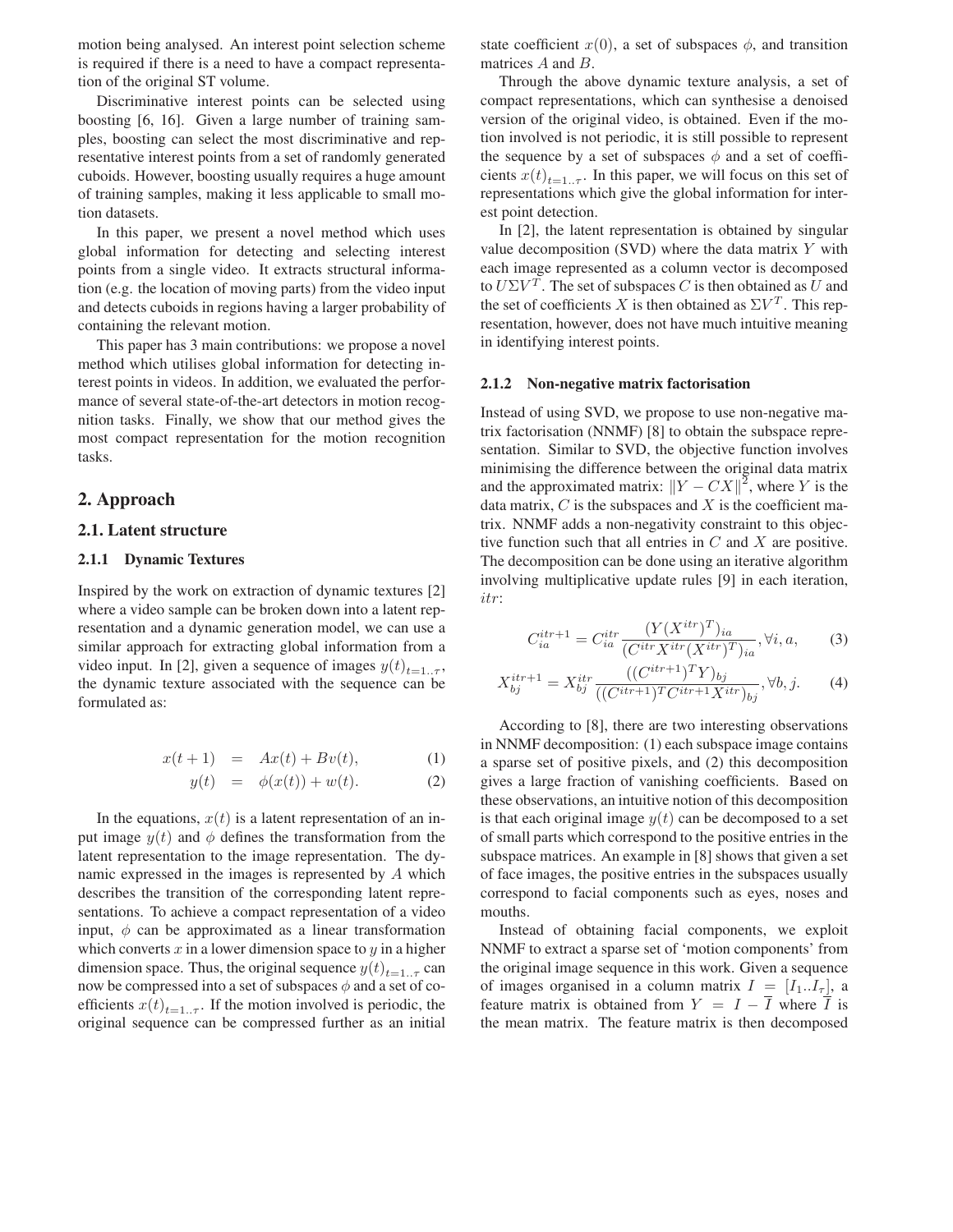into  $Y^+$  with positive entries only and  $Y^-$  with negative entries only. Each matrix is decomposed using NNMF:  $Y^+ = C^+X^+$  and  $-Y^- = C^-X^-$ . The main idea is simplified and summarised in Figure 2.



Figure 2. An overview of our proposed method which decomposes a data matrix into a subspace matrix and a coefficient matrix for interest point detection.

As shown in Figure 2, the subspaces or the 'motion components' obtained usually correspond to the moving parts such as moving hands. In addition, the coefficient matrices are sparse (see also Figure 3). These imply (1) each input image  $Y_t$  (i.e. each column in the feature matrix Y) can be considered as a combination of these 'motion components' which are shared by the whole image sequence and (2) motion occurs when some of these 'motion components' appear or disappear (i.e. the transition from zero to positive values or from positive to zero along rows in the coefficient matrix).

These implications can be exploited in interest point detection based on our intuitive understanding that interest regions usually appear near the tip regions of these 'motion components' (e.g. finger, shoulder and some joint regions) and the appearance or disappearance of these tip regions may be distinctive features for motion recognition. Therefore, instead of analysing the raw image sequence, it is possible to detect and select interest regions from the 'motion components' and their associated coefficients. In other words, the original 3D interest point detection problem is broken down into a problem on 2D interest point detection in the subspace images and a problem on 1D interest point detection along each coefficient vector as shown in Figure 2.



Figure 3. The coefficient matrices obtained from different motion classes in KTH motion dataset.

## **2.2. Spatial Interest Points**

In order to obtain a set of 2D interest points and their spatial scales, Difference of Gaussian (DoG) detector [10] is exploited. We chose DoG because it is relatively faster than other commonly used spatial interest point detectors which cannot improve the final recognition performance significantly.

## **2.3. Temporal Interest Points**

Difference of Gaussian (DoG) detector was modified to detect interest points and report their scales in each coefficient vector. It is also possible to locate 1D interest points by multi-scale non-maximum suppression and maxima detection for better efficiency.

#### **2.4. Ranking of Interest Points**

Eventually, the spatial interest points from each subspace image and the temporal interest points from the corresponding coefficient vector can give a set of spatiotemporal interest points which indicate the appearance or disappearance of the 'motion components'. However, not all reported interest points are relevant. This is because the feature matrix Y is given by subtracting the mean image from the input image but not subtracting a background image from it and the non-zero values in the feature image  $Y_t$  do not imply non-stationary or motion areas. To remove irrelevant interest points, each reported interest point is evaluated to see whether it contains motion. In this work, a saliency measure is chosen for ranking interest points so that points with homogeneous textures are removed. As in [5], the saliency measure is defined as:

$$
R = -\sum_{l \in L} p(l) \log p(l),\tag{5}
$$

where  $l$  is one of a set of  $L$  possible intensity values (e.g. 255 if the input is a greyscale image) and  $p(l)$  gives the probability of observing the intensity value  $l$  within the reported interest region. A finite number of the most salient points are selected eventually.

## **3. Implementation details**

Various state-of-the-art spatiotemporal interest point detectors were compared with ours in the experiments. A brief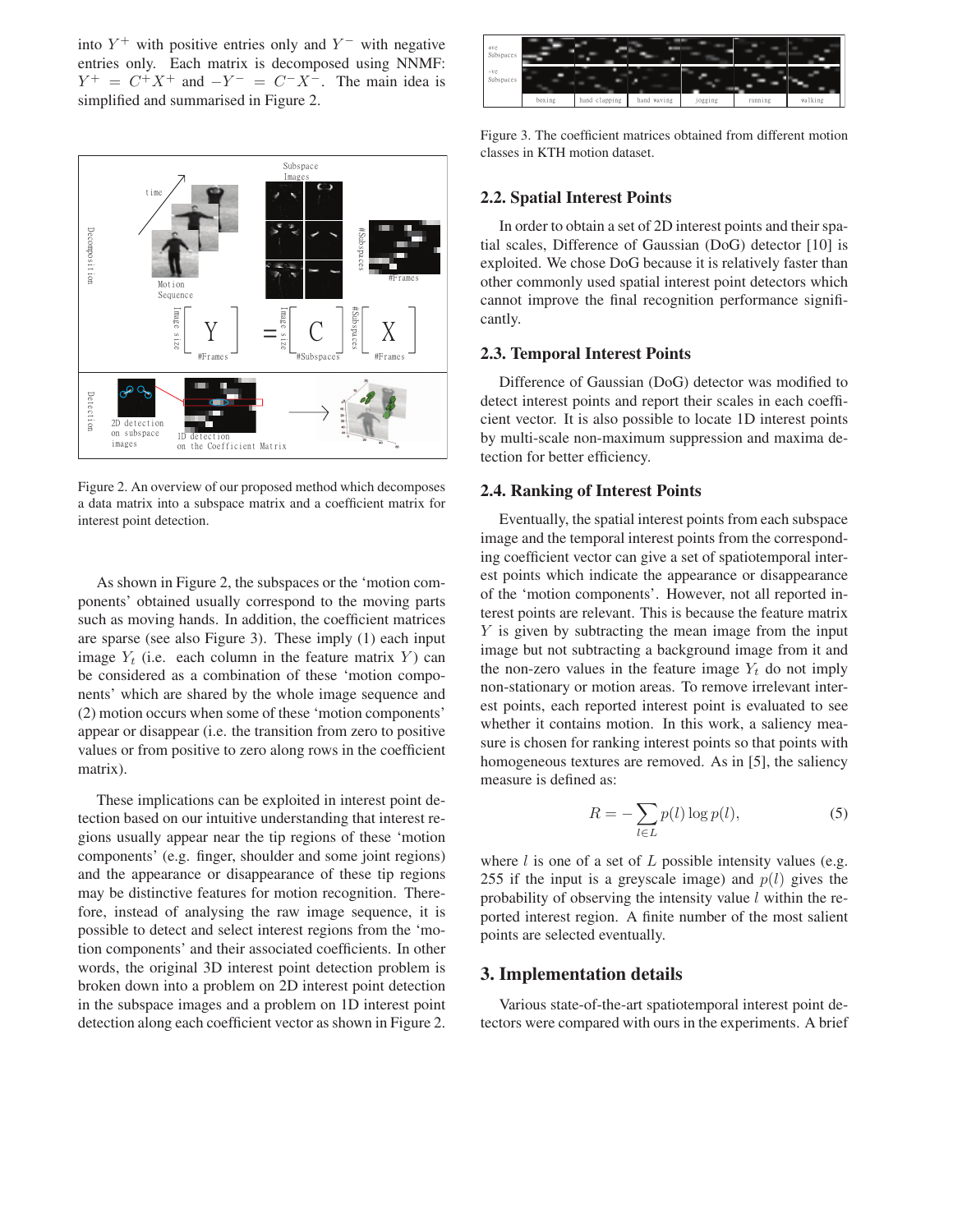review of these detectors and the setting used will be presented in the following sub-sections.

## **3.1. Laptev Detector**

Laptev [7] extends the Harris corner detector to analyse videos by modifying the Harris corner function to:

$$
R = \det(\mu) - k \text{trace}^{3}(\mu),
$$
\n
$$
\mu = g(\cdot; \sigma^{2}, \tau^{2}) * \begin{pmatrix} L_{x}^{2} & L_{x}L_{y} & L_{x}L_{t} \\ L_{x}L_{y} & L_{y}^{2} & L_{y}L_{t} \\ L_{x}L_{t} & L_{y}L_{t} & L_{t}^{2} \end{pmatrix}, (7)
$$

where  $q(\cdot; \sigma^2, \tau^2)$  is a 3D Gaussian smoothing kernel with a spatial scale  $\sigma$  and a temporal scale  $\tau$  and  $L_{x,y,z}$  are the gradient functions along  $x, y, z$  directions. The points with large R are detected. In the experiments,  $\sigma$  and  $\tau$  were set to 2 and 4 respectively and  $k$  was set to 0.005.

#### **3.2. Dollar et al. Detector ´**

Dollár et al. [1] detector applies Gabor filtering on temporal domain and select regions which give high responses, R:

$$
R = (I * g * h_{ev})^2 + (I * g * h_{od})^2, (8)
$$

$$
h_{ev}(t; \tau, \omega) = -\cos(2\pi t \omega)e^{-t^2/\tau^2}, \tag{9}
$$

$$
h_{od}(t;\tau,\omega) = -\sin(2\pi t\omega)e^{-t^2/\tau^2}, \qquad (10)
$$

where g is a 2D Gaussian smoothing kernel  $g(x, y; \sigma)$ , and  $h_{ev}$  and  $h_{od}$  are the quadrature pair of a 1D Gabor filter. There are 2 main parameters in the detector, namely  $\sigma$  and  $\tau$  which correspond to spatial and temporal scales of the detector, and we can set  $\sigma = 2$ ,  $\tau = 4$ , and  $\omega = 4/\tau$  as recommended by Dollár et al. [1].

## **3.3. Saliency Detector**

Saliency detectors [5, 12, 4] use the same response function in both spatial and spatiotemporal analysis. The response given by a region under investigation is shown in Equation 5. In the experiment, the default size of the regions was  $\sigma = 2$  and  $\tau = 4$ .

## **3.4. NNMF Detector**

The details of our proposed detector, NNMF detector, can be found in Section 2. Although this method can select spatial and temporal scale automatically, we fix it for a fair comparison between different detectors. The scales used are  $\sigma = 2$  and  $\tau = 4$  (i.e. the same as the other detectors). The number of subspaces used was 10.

#### **3.5. Feature Encoding**

The interest regions returned (i.e. cuboids) are encoded into feature vectors for further analysis. The size of the

cuboid to be encoded is around three times the scales along each dimension. According to our experiments and suggestion from Dollár et al. [1], spatiotemporal gradient feature was used to obtain the best recognition result.

#### **4. Experiments**

We conducted experiments in three different domains, namely human activity, facial expression and hand gesture. To obtain a fair judgement of the performance of our detector, we compare our result to those obtained using different detectors mentioned in the previous section. The performance of a detector is evaluated by measuring the accuracy of motion classification using the interest points detected by it. The algorithms for motion recognition and the datasets used will be described in the following subsections.

#### **4.1. Algorithms for motion recognition**

**Quantised feature vector:** Through interest point detection, each video sample gives a set of interest points which are encoded as spatiotemporal gradient features. Interest points from a certain amount of samples are used to form an appearance codebook using k-mean clustering on the gradient features. Similarly, a location codebook is formed from clustering of the spatiotemporal locations of the interest points. The interest point features are then vector quantised into codewords according to the codebooks and each video sample is eventually represented as a histogram of codewords. This histogram represents both appearance and location information of interest points and samples having a similar set of interest points and a similar distribution of them in spatiotemporal space will give similar histograms.

**Probabilistic latent semantic analysis (pLSA):** It is a popular unsupervised method for learning object categories from interest point features and it was implemented based on Niebles et al. work [11]. Histogram features of training or testing samples are concatenated to form a co-occurrence matrix which is an input of the pLSA algorithm. The number of topics used was the same as the number of motion classes in the datasets used. The number of iteration in the EM algorithm was set to 100 and the algorithm was implemented in Matlab running in a P4 1GB memory computer.

**Support Vector Machines (SVM):** The algorithm was also implemented in Matlab. The input is a normalised histogram (i.e. a column vector in the co-occurrence matrix used in the pLSA algorithm). The SVM kernel used is a radial kernel. This implementation can be considered as a simplified version of Schuldt et al. work [14].

Nearest Neighbour classifier (NNC): As in Dollár et al. work [1], a NNC classifier based on  $\chi^2$  distance was im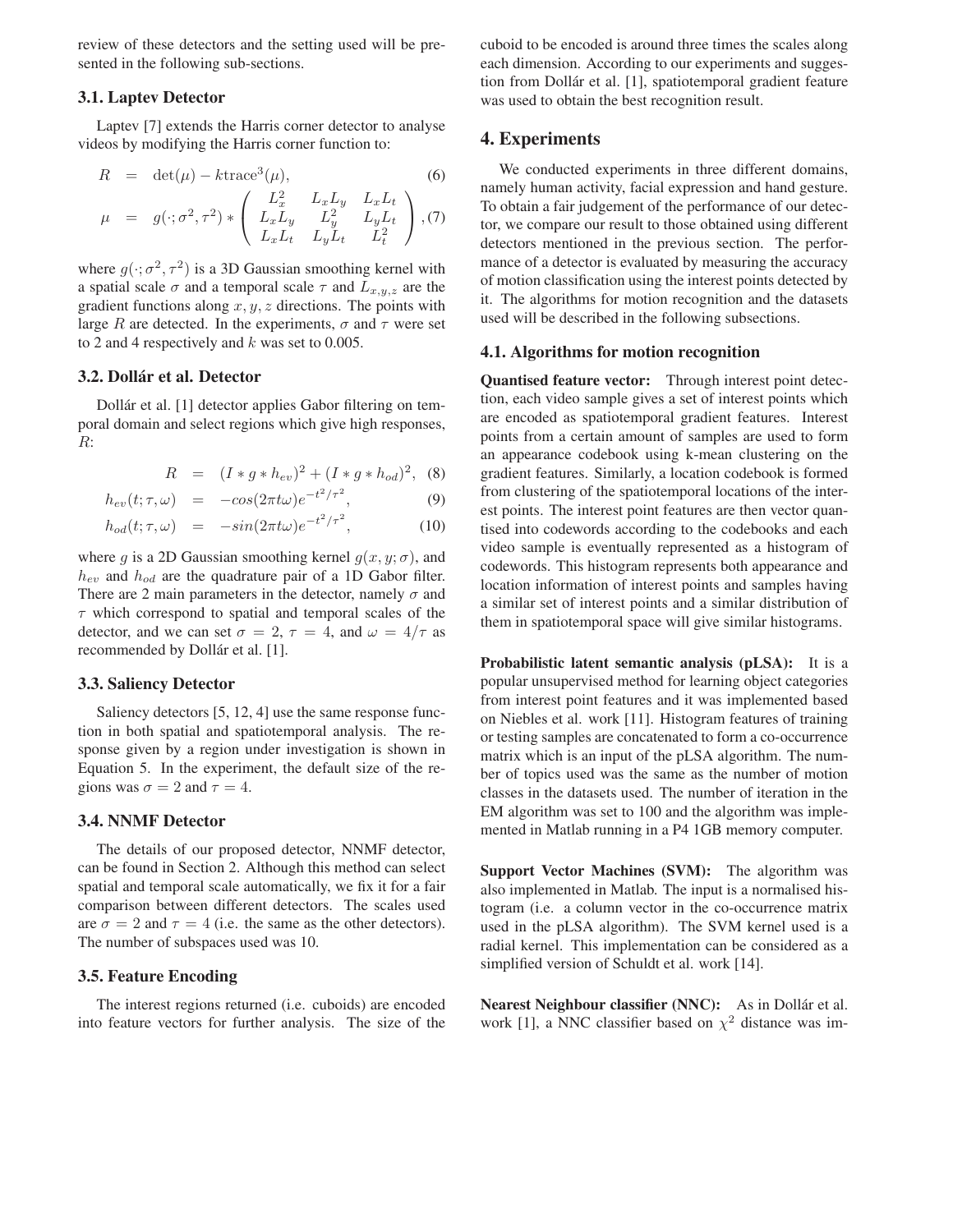plemented in Matlab. The input is a normalised histogram which is the same as the one used in the above methods.

## **4.2. Datasets**

## **4.2.1 Human activity dataset: KTH dataset**

The human activity dataset used in the experiments were collected by Schuldt et al. [14]. There are totally six human activities including boxing, hand clapping, hand waving, jogging, running and walking (see Figure 4). There are 25 subjects engaged in the above activities in totally 4 different scenarios including indoor, outdoor, changes in clothing and variations in scale. Each video sample contains one subject engaged in a single activity in a certain condition and there are totally 593 samples in the dataset.

The raw video samples were processed such that each sample contains one iteration of the action and the processed samples have an average size of  $(x : 80 \times y)$ :  $80 \times t$  : 15). The processed videos from 5 subjects were used to generate the codebooks, and these videos were not used in training and test stages. We performed leave-oneout cross-validation to evaluate our algorithm. In other words, videos from 19 subjects were used in training and the remaining one was used in the test. The result is reported as the average of 20 runs.



Figure 4. Superposition images of action classes in KTH dataset.

#### **4.2.2 Facial expression dataset**

The facial expression dataset used were collected by Dollár et al. [1]. There are 2 subjects in the dataset and each of them expresses six different emotions (anger, disgust, fear, joy, sadness and surprise) for 8 times under 2 different lighting conditions (see Figure 5). Each video sample contains one facial expression and the average size of the samples is  $(x: 152 \times y: 194 \times t: 100)$ . There are totally 192 samples in the dataset. The codebook was generated from videos captured from one lighting condition. We performed leaveone-out cross-validation to evaluate our algorithm so that samples from one subject in a certain lighting set-up were used in the test and the remaining were used in training.



Figure 5. Sample images from the facial expression dataset used.

#### **4.2.3 Hand gesture dataset**

The hand gesture dataset used were obtained by us. There are nine different gestures (see Figure 6) signed by two subjects under 5 lighting set-ups and each subject was asked to sign for 10 times in each set-up so that the dataset contains 900 samples. Each video sample contains one gesture and the average size of the samples is  $(x: 320 \times y: 240 \times t:$ 100). The codebook was generated from samples captured in the normal lighting condition and we performed leaveone-out cross-validation for evaluation where samples captured from any three of the remaining lighting conditions were used in training.



Figure 6. Nine gesture classes in the gesture dataset used.

## **5. Results**

## **5.1. Human Activity**

We ran this experiment on KTH dataset for 20 times using leave-one-out cross-validation. In average, the training set contained around 450 samples in each run, and each video sample gave 30 interest points. The histogram features had 200 entries. Table 1 summarises the recognition results obtained from various methods and Figure 7(a) shows the confusion matrix obtained by our method.

## **5.2. Facial Expression**

We ran this experiment on Dollár et al. dataset for 3 times. In each test, the training set contained around 96 samples and each sample gave 30 interest points. The histogram features had 100 entries. Table 1 summarises the results obtained from various methods and Figure 7(b) shows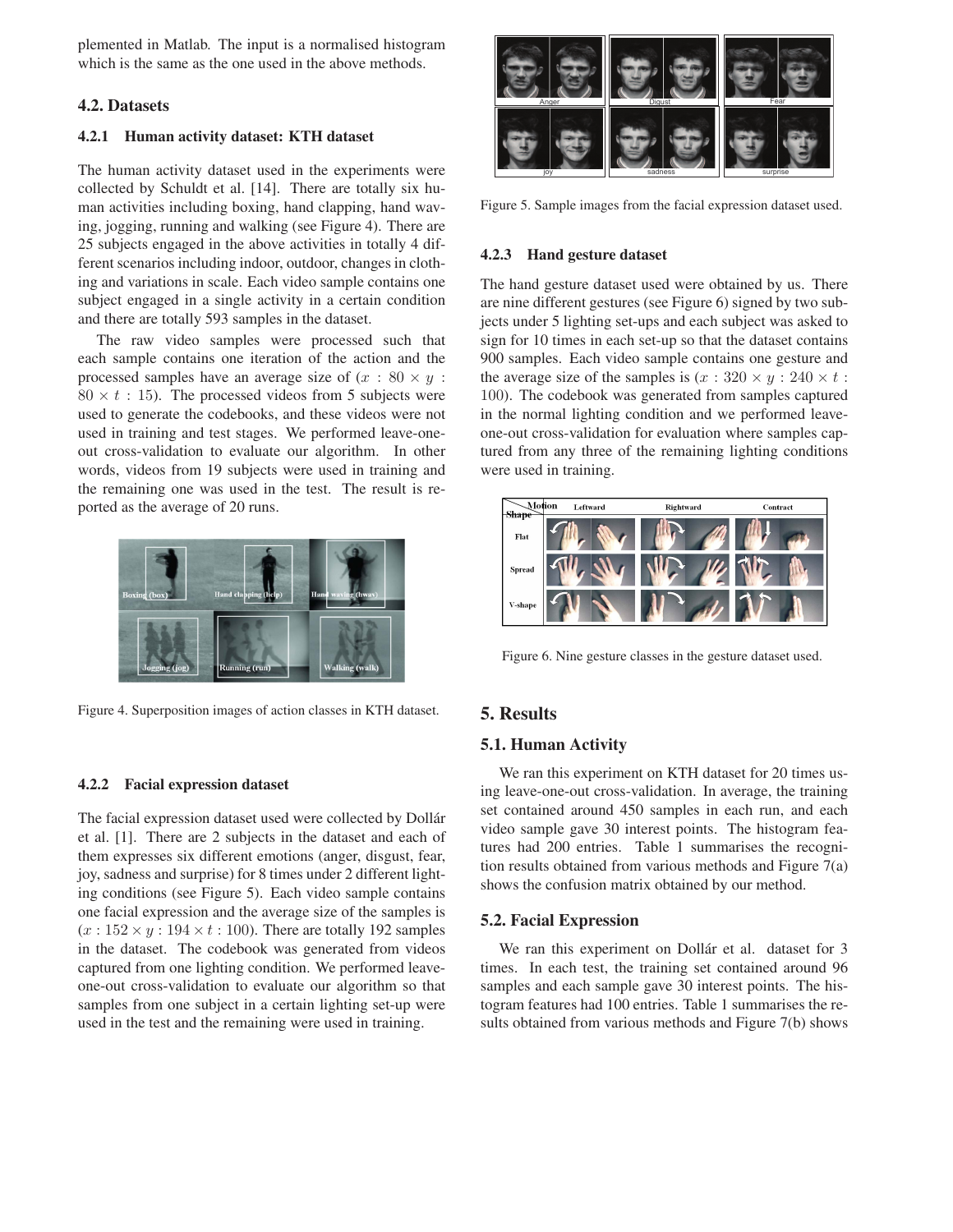the confusion matrix obtained by our method.

## **5.3. Gesture**

We ran this experiment on our gesture dataset for 4 times. In each test, the training set contained around 540 samples and each sample gave 30 interest points. The histogram features had 200 entries. Table 1 summarises the results obtained from various methods and Figure 7(c) shows the confusion matrix obtained by our method.

|                    | Laptev | Dollár et al. | Saliency | <b>NNMF</b> |
|--------------------|--------|---------------|----------|-------------|
| KTH:               |        |               |          |             |
| $-pLSA$            | 20.57  | 64.08         | 61.97    | 73.24       |
| - SVM              | 29.79  | 85.92         | 66.90    | 86.62       |
| - NNC              | 26.95  | 75.67         | 64.79    | 80.06       |
| Facial Expression: |        |               |          |             |
| - pLSA             | 23.96  | 60.33         | 40.63    | 68.50       |
| - SVM              | 36.46  | 80.56         | 61.46    | 87.50       |
| $-$ NNC            | 31.25  | 75.00         | 44.79    | 78.13       |
| Gesture:           |        |               |          |             |
| $-pLSA$            | 15.24  | 64.44         | 60.56    | 78.33       |
| - SVM              | 29.27  | 88.89         | 71.11    | 91.67       |
| - NNC              | 25.61  | 79.44         | 64.44    | 87.22       |

Table 1. Comparison of recognition results (i.e. the accuracy in percentage) obtained from various methods.



Figure 7. Confusion matrices generated by applying our detector and SVM on the three datasets used.

The experimental results indicate that our NNMF detector and Dollár et al. detector lead to a better recognition accuracy than Laptev detector and saliency detector while our detector's performance is slightly better than Dollár et al.'s. Figure 8 to 11 show the detection results obtained from these detectors. It can be observed that Laptev detector gives insufficient interest points while saliency detector reports a lot of points which is not discriminative enough. Therefore, their performances are the worst. The figures also show that our NNMF detector usually reports interest points near the moving limbs and facial components. It seems that these points are more discriminative than those given by Dollár et al. detector and lead to a slightly better recognition accuracy. This will be verified in the next experiment.



Figure 11. Each row shows the 3D visualisation of interest points obtained by applying various detectors on the samples illustrated in Figure 8, 9, and 10.

#### **5.4. Number of interest points**

In this experiment, the maximum number of interest points used for recognition was reduced in each run. By doing so, we can roughly know about the minimum amount of interest points required for achieving certain recognition accuracy, say 70%. The recognition algorithm used was Nearest Neighbour Classifier (NNC) which is the simplest classifiers among the others used in the previous experiment. Table 2 summarises the results obtained using our detector and Figure 12 shows the confusion matrix obtained by applying our detector and NNC which used only 5 interest points for recognition.

|                          | Number of interest points used |       |       |       |       |  |
|--------------------------|--------------------------------|-------|-------|-------|-------|--|
| Dataset                  | 25                             | 20    | 15    | 10    |       |  |
| <b>KTH</b>               | 80.99                          | 79.58 | 80.28 | 76.06 | 71.13 |  |
| <b>Facial Expression</b> | 77.08                          | 80.21 | 76.04 | 77.08 | 65.63 |  |
| Gesture                  | 84.44                          | 80.00 | 77.78 | 70.56 | 65.56 |  |

Table 2. The effect of reducing the number of interest points in recognition tasks.

The experimental results show that relatively high recognition accuracy (i.e. 80%) could be maintained if more than 15 NNMF interest points were used and the minimum amount of NNMF interest points required for achieving an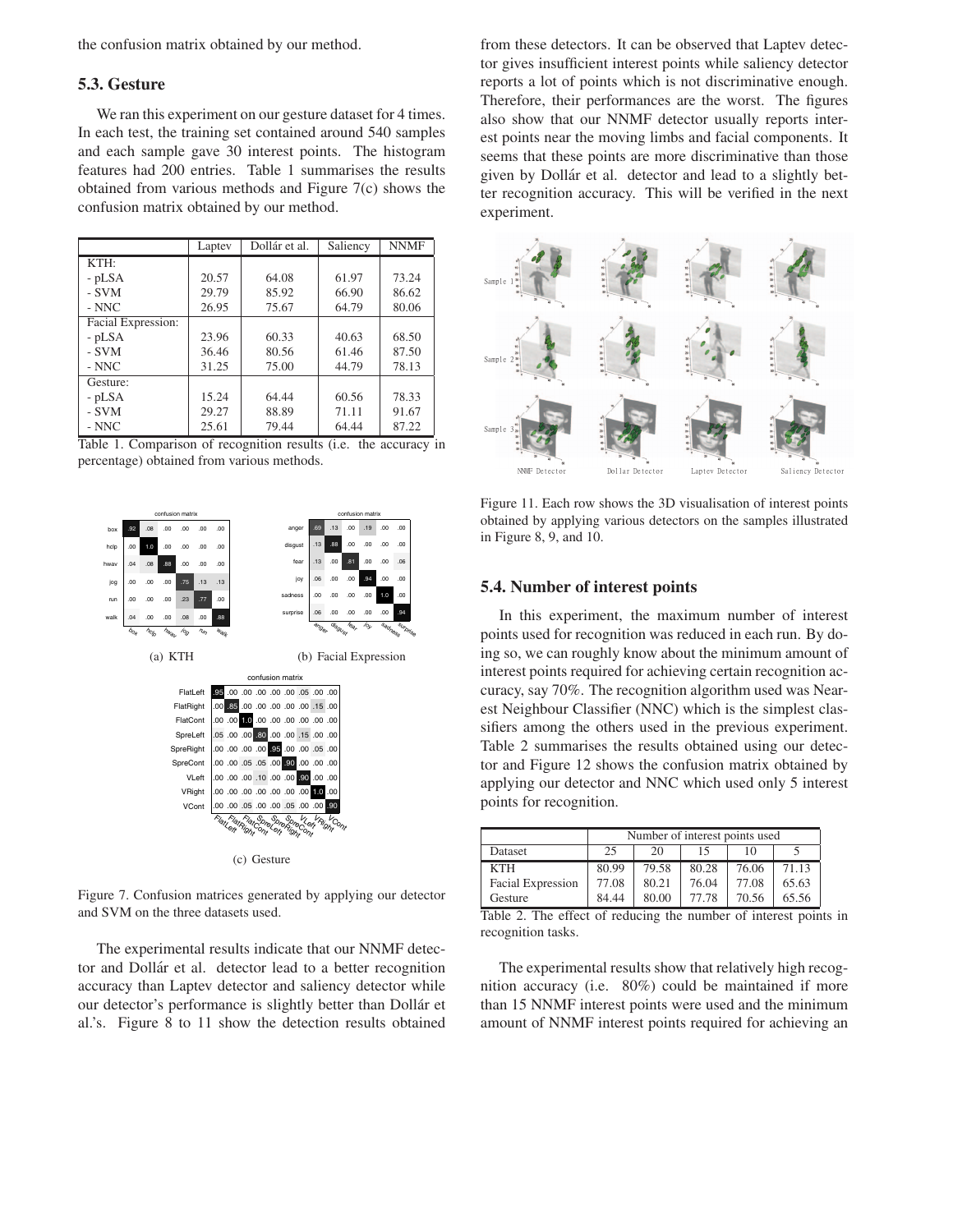

Figure 8. Interest point detection results on sample 1 ('hand-waving' class in KTH dataset). The first row shows the image sequence in the sample. The second and third rows show the subspace images obtained by NNMF. The last four rows show the interest points detected by various methods compared in the experiment.



Figure 9. Interest point detection results on sample 2 ('walking' class in KTH dataset). The first row shows the image sequence in the sample. The second and third rows show the subspace images obtained by NNMF. The last four rows show the interest points detected by various methods compared in the experiment.

accuracy rate of 70% is 10. Even if the number was reduced further to 5, the recognition accuracy is not too bad (still over 65%) and the confusion matrices show that several motion classes can still be recognised accurately (over 80%). Other detectors, on the other hand, lead to recognition accuracy below 50% if only 5 interest points were used. These observations show that our NNMF detector can give

a sparse set of discriminative points.

## **6. Conclusion**

This paper introduces a novel method for detecting spatiotemporal interest points. Unlike recent works which use local information only, our detector utilises global information (i.e. the organisation of pixels in a whole